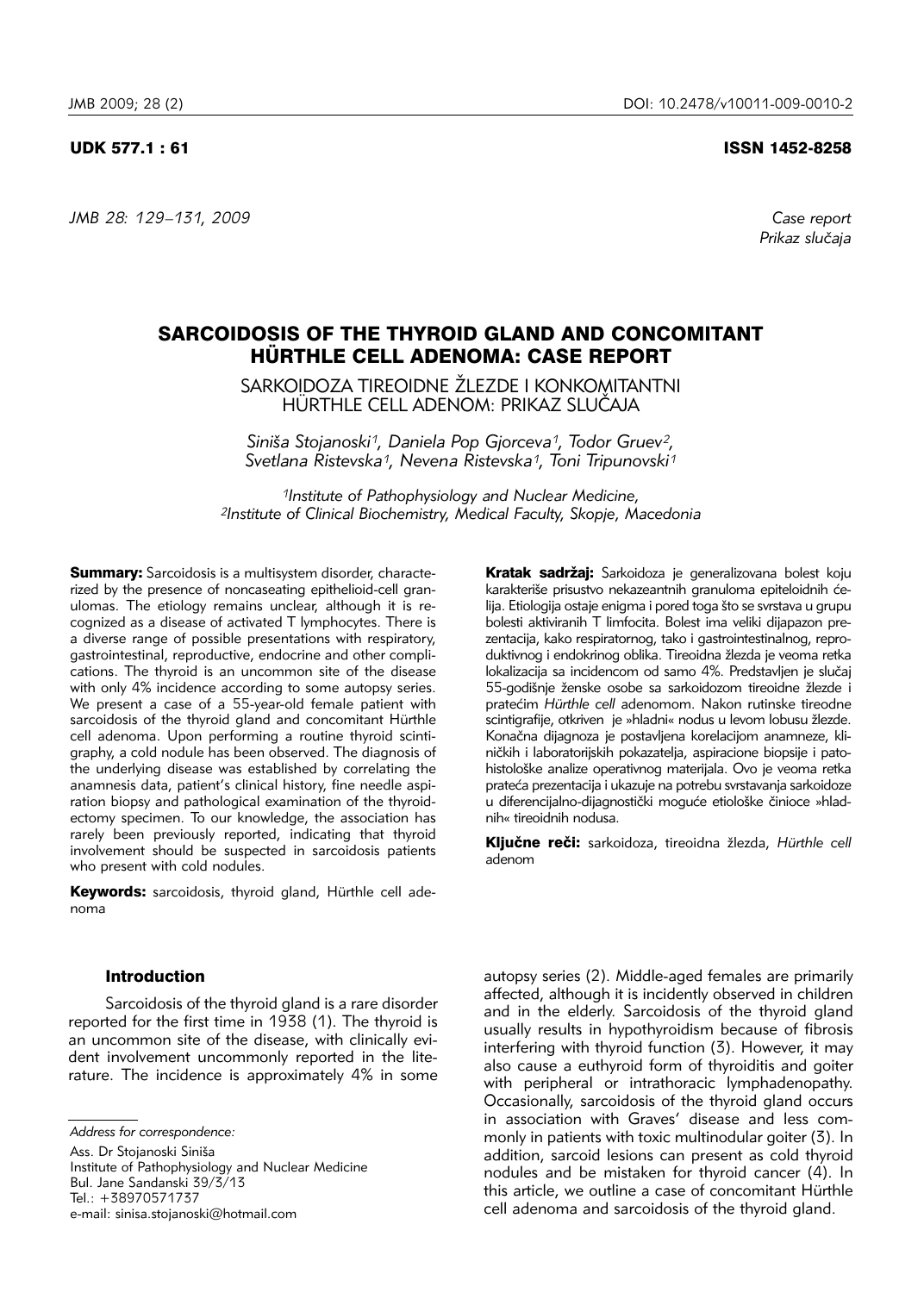### Case report

A 55-year-old female patient, with incoming diagnosis: Sarcoidosis pulmonum, Hepatitis granulomatosa; from the Clinic for Respiratory Diseases, University Clinical Center – Medical Faculty, Skopje, was admitted and routine thyroid gland examination (FT4, TSH, ultrasonography) and radionuclide scintigraphy with 99mTc were performed.

The disease was diagnosed taking into consideration the previous laboratory findings: increased PTH levels (168 pg/mL; normal values 9.5–78 pg/mL), SR 30/55, increased levels of ionized calcium up to 3.20 mmol/L (2.1–2.8 mmol/L), AST 36 U/L (10–34), ALT 54 U/L (10-45), ALP 264 U/L (38-126), bilateral lymphadenopathy presented on the lung X-ray images and the bronchoscopy findings. Although the anamnesis data did not indicate the presence of concomitant thyroid disorder, the laboratory findings presented borderline values of the FT4 (FIA)  $-$  15 pmol/L (8.5–16 pmol/L) and normal values of the serum TSH –  $0.9 \mu$ mol/L  $(0.4–4.5 \mu \text{mol/L})$  with an ultrasonographic presentation of a slightly enlarged thyroid gland and a nodule of 17 mm in diameter located in the left thyroid lobe. The thyroid autoantibodies were negative:  $\alpha$ -hTG <20 U/mL (<60 U/mL),  $\alpha$ -TPO <10U/mL (<60 U/mL).

The radionuclide scintigram, performed 20 minutes after the application of 99mTc, using the standard positions (AP), revealed a cold nodule in the left lobe of the gland (*Figure 1*). Fine needle aspiration biopsy (FNAB) was performed and the result was classified as a III-group with cells presenting partial characteristics for malignancy.

The surgical procedure, thyroidectomia totalis, was performed 1 week after the FNAB and the pathological examination of the thyroidectomy specimens revealed interstitial sarcoid noncaseating epithelioid-



**Figure 1** 99<sup>m</sup>Tc scintigraphy in AP position reveals a cold nodule in the left lobe of the gland.

cell granulomas in both the left and the right thyroid lobe with four concomitant Hürthle cell adenomas as an incidental finding. The Hürthle cell adenomas were well incapsulated and composed of benign cells. They were all part of the nodule seen in the left thyroid lobe on ultrasonography, presenting itself as cold on <sup>99m</sup>Tc scintigraphy.

# **Discussion**

Sarcoidosis of the thyroid gland, as an uncommon site of the disease, usually causes hypothyroidism although it may also cause euthyroid thyroiditis, and it may occur in patients with hyperthyroidism. Hypothyroidism is due to fibrosis of thyroid tissue or interference with the function of normal thyroid cells. However, when sarcoidosis occurs in patients with hyperthyroidism caused by Graves' disease or toxic multinodular goiter, the hyperthyroidism is often resistant to treatment with 1131 ablation or anti-thyroid drugs. Patients with hyperthyroidism who show a poor response to these kind of treatments should be evaluated for thyroid sarcoidosis. In cases where thyroidectomy surgery was used to treat hyperthyroidism resistant to other treatments, sarcoidosis of the thyroid gland has been reported as an incidental finding (5). Unilateral or bilateral proptosis, as seen in patients with hyperthyroidism/Graves' disease, may occur in patients with sarcoidosis who do not have endocrine exophthalmos, retro-orbital infiltration by sarcoid tissue being the probable pathogenesis (6).

In cases of chronic sarcoidosis, skin lesions, enlarged lymph nodes (especially in the chest cavity), enlarged spleen, enlarged liver, uveitis, cardiac symptoms, and arthritis may occur. Our patient had bilateral lymphadenopathy in the chest cavity and also the liver was affected with sarcoid granulomas–hepatitis granulomatosa. This correlates with the fact that the diagnosis of pulmonary sarcoidosis was initialy made in the year of 2002.

Sarcoidosis frequently causes an elevation of calcium levels in the blood. The association between sarcoidosis and hypercalcaemia is seen in 5–10% of cases (7). Hypercalcaemia is usually transient in subacute sarcoidosis, but may fluctuate in chronic sarcoidosis, depending on disease activity. The underlying mechanism is thought to involve high circulating concentrations of 1,25-dihydroxyvitamin D3  $[1,25(OH)<sub>2</sub>-$ D3], produced by extrarenal 1a-hydroxylation of vitamin D in alveolar macrophages and sarcoid granulomas (8). Granulomatous production of parathyroidhormone related protein (PTH-rP) may also play a role in abnormal calcium metabolism, where tissue necrosis factor-alpha (TNF- $\alpha$ ) and interleukin-6, produced by macrophages, increase PTH-rP gene expression. PTHrP, the usual etiological agent of humoral hypercalcemia of malignancy, was reported in one series to be present in 85% of biopsies of granulomatous tissue from patients with sarcoidosis (9).